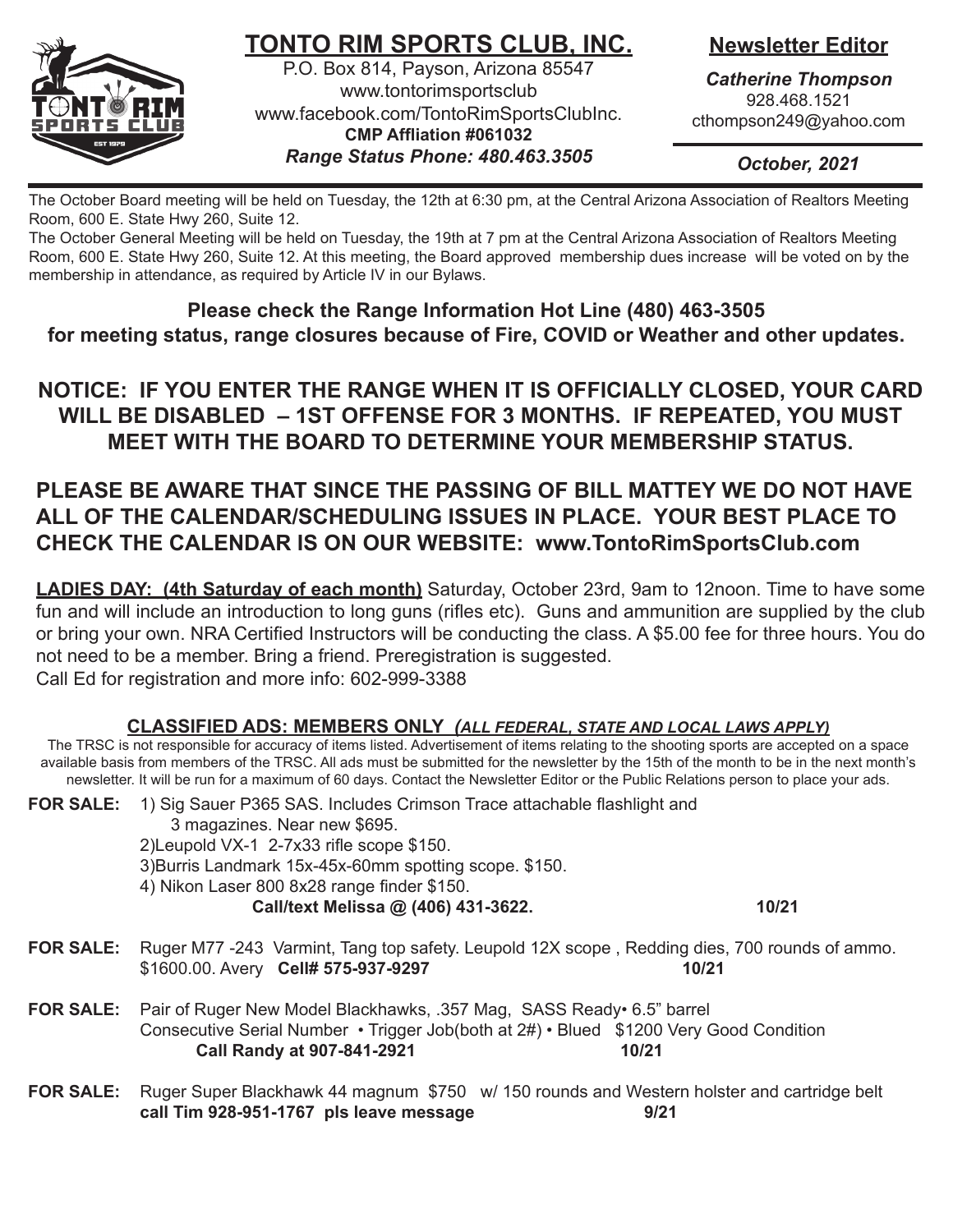### **Tonto Rim Sports Club P.O. Box 814, Payson, AZ 85547 Issue #94 October, 2021**

Range Event Calendar: For scheduling and/or modification please email trscscheduler@gmail.com. Request must be made 4 weeks in advance of need. Range conditions, call 480.463.3505.

**Discipline Match Directors:** High Power: Brett Hill 602.909.4516; Steel Challenge: Jim Kennedy 928.970.0033; Basic Practical Tactical: Mike Spaulding 928.468.1216; USPSA: E.T. Saffon 480.227.5045; Action Shooting: Clay Davis 760.473.2242; DOB: Sheldon White 928.474.1182; Archery: OPEN; Rimfire Fun Shoot: Clay Davis 760.473.2242

# Tonto Rim Sports Club 2021-October

| Jim Jones Shooting Range Event Calendar. For Scheduling, please email trscscheduler@gmail.com |        |                                                                              |                                                                                                         |                                                                                                                       |                                                                                                               |                                                                                                                                                   |
|-----------------------------------------------------------------------------------------------|--------|------------------------------------------------------------------------------|---------------------------------------------------------------------------------------------------------|-----------------------------------------------------------------------------------------------------------------------|---------------------------------------------------------------------------------------------------------------|---------------------------------------------------------------------------------------------------------------------------------------------------|
| Sunday                                                                                        | Monday | Tuesday                                                                      | Wednesday                                                                                               | Thursday                                                                                                              | Friday                                                                                                        | Saturday                                                                                                                                          |
| 26<br>8a-2p 22 Rimfire Fun Shoot - Bays<br>$1$ and $2$<br>Set Up at 8am                       | 27     | 28                                                                           | 29<br>8a-5p AZ DPS Bays 1 and 2                                                                         | 30<br>8a-2p Practical Thursday Shoot<br>Pistol Bays 1 & 2<br>Sign up by 9AM - Pistol Bays 1 &<br>2 reserved for USPSA | 1<br>Pistol Bays 1 & 2 reserved for<br><b>USPSA</b><br>3p-6p Setup for First Saturday<br>USPSA match Bays 1-5 | $\mathbf{2}$<br>8a-1p PUBLIC DAY - New Member<br>sign up 9am - 1pm<br>8a-2p USPSA Level 1 Match Pistol<br>Bays 1-5, Set Up at 8AM Shoot at<br>9AM |
| 3<br>8a-12p Highpower Rifle Match 200<br>& 300 Yd Rifle Range 8:00 am -<br>Noon               | 4      | 5                                                                            | 6<br>8a-12p Long Distance Range<br>(25-300yard) Closed for Weed<br>Control<br>8a-5p AZ DPS Pistol Bay 1 | 7<br>8a-2p Practical Thursday Shoot<br>Pistol Bays 1 & 2<br>Sign up by 9AM - Pistol Bays 1 &<br>2 reserved for USPSA  | 8                                                                                                             | 9<br>8a-1p PUBLIC DAY - New Member<br>sign up 9am - 1pm<br>8a-2p SCSA Tier 1 Steel<br>Challenge Bays 1 - 4. Registration<br>8am shoot at 9am      |
| 10                                                                                            | 11     | 12<br>6:30p-8:30p TRSC Board Meeting<br>- Central AZ Realtor Meeting<br>Room | 13<br>8a-12p Public Range Closed for<br><b>Weed Control</b><br>8Am till Noon                            | 14<br>8a-2p Practical Thursday Shoot<br>Pistol Bays 1 & 2<br>Sign up by 9AM - Pistol Bays 1 &<br>2 reserved for USPSA | 15<br>8a-5p Gila County Sheriffs- Bay 2                                                                       | 16<br>8a-1p PUBLIC DAY - New Member<br>sign up 9am - 1pm<br>8a-2p USPSA 3rd Sat Match -<br>Bays 1 & 2 Setup at 8am Shoot at<br>9am                |
| 17<br>9a-2p Basic Practical Tactical<br>Shooting Bay 1 Setup 9AM Shoot<br>at 10AM             | 18     | 19<br>7p-9p TRSC Members Meeting -<br>Central AZ Realtor Meeting Room        | 20<br>4p-8p Gila County Probation Bays<br>1 and 2                                                       | 21<br>8a-2p Practical Thursday Shoot<br>Pistol Bays 1 & 2<br>Sign up by 9AM - Pistol Bays 1 &<br>2 reserved for USPSA | 22<br>8a-5p Gila County Sheriffs- Bay 2                                                                       | 23<br>8a-1p PUBLIC DAY - New Member<br>sign up 9am - 1pm<br>9a-12p Ladies Day - Bays 1 and 2<br>$-$ \$5<br>8p-12a Payson Police Bays 1 - 2        |
| 24<br>8a-2p 22 Rimfire Fun Shoot - Bays<br>$1$ and $2$<br>Set Up at 8am                       | 25     | 26                                                                           | 27                                                                                                      | 28<br>8a-2p Practical Thursday Shoot<br>Pistol Bays 1 & 2<br>Sign up by 9AM - Pistol Bays 1 &<br>2 reserved for USPSA | 29                                                                                                            | 30<br>8a-1p PUBLIC DAY - New Member<br>sign up 9am - 1pm                                                                                          |
| 31                                                                                            | 1      | $\overline{2}$                                                               | 3<br>8a-12p Long Distance Range<br>(25-300yard) Closed for Weed<br>Control                              | 4<br>8a-2p Practical Thursday Shoot<br>Pistol Bays 1 & 2<br>Sign up by 9AM - Pistol Bays 1 &<br>2 reserved for USPSA  | 5<br>Pistol Bays 1 & 2 reserved for<br><b>USPSA</b><br>3p-6p Setup for First Saturday<br>USPSA match Bays 1-5 | 6<br>8a-1p PUBLIC DAY - New Member<br>sign up 9am - 1pm<br>8a-2p USPSA Level 1 Match Pistol<br>Bays 1-5, Set Up at 8AM Shoot at<br>9AM            |

#### **CLASSIFIED ADS: MEMBERS ONLY** *(ALL FEDERAL, STATE AND LOCAL LAWS APPLY) continued*

**FOR SALE:** 1. Mossberg 500 DEFENDER 12gauge shotgun Polymer/ blue. Never fired. \$375.00

- 2. Mossberg 22LR "Plinkster" Model 702. Comes with 4 10 Rnd Magazines. Polymer/blue. \$250.00.
- 3. SDS Imports BULLPUP Armelegant 12 gauge Shotgun. BLP M12 Series. Comes with 3
	- Chokes, Tools, One 5 Rnd and One 10 Rnd Magazine. NEW IN BOX \$650.00

#### **Call MIKE @ 928 474 5345** 9/21

**FOR SALE:** 12 gr. Buckshot & Slugs 2-3/4" & 3" mag. No.1-4-00 \$7/box of 5 – Rem.-Fed-Win. **Call Pat at 928-468-1169.** 9/21

**FOR SALE:** Springfield XDS 3.3 in 45acp. includes box with paperwork and all accessories. two 5 round magazines and one 7 round magazine. Also includes a Wright leatherworks OWB holster. \$450 firm, no trades. **Tom 928-476-3111** 9/21

**FOR SALE:** Keltec 9mm PF-9 pistol, extra mag, in box with instructions \$350 Ruger 77-17 17HMR excellent condition, excellent condition 4X16 scope, light trigger, extra mag, 200 rds ammo \$775 30-40 Krag, sporterized, iron sights, some ammo and brass \$425 **Call John 480-986-6523 evenings** 9/21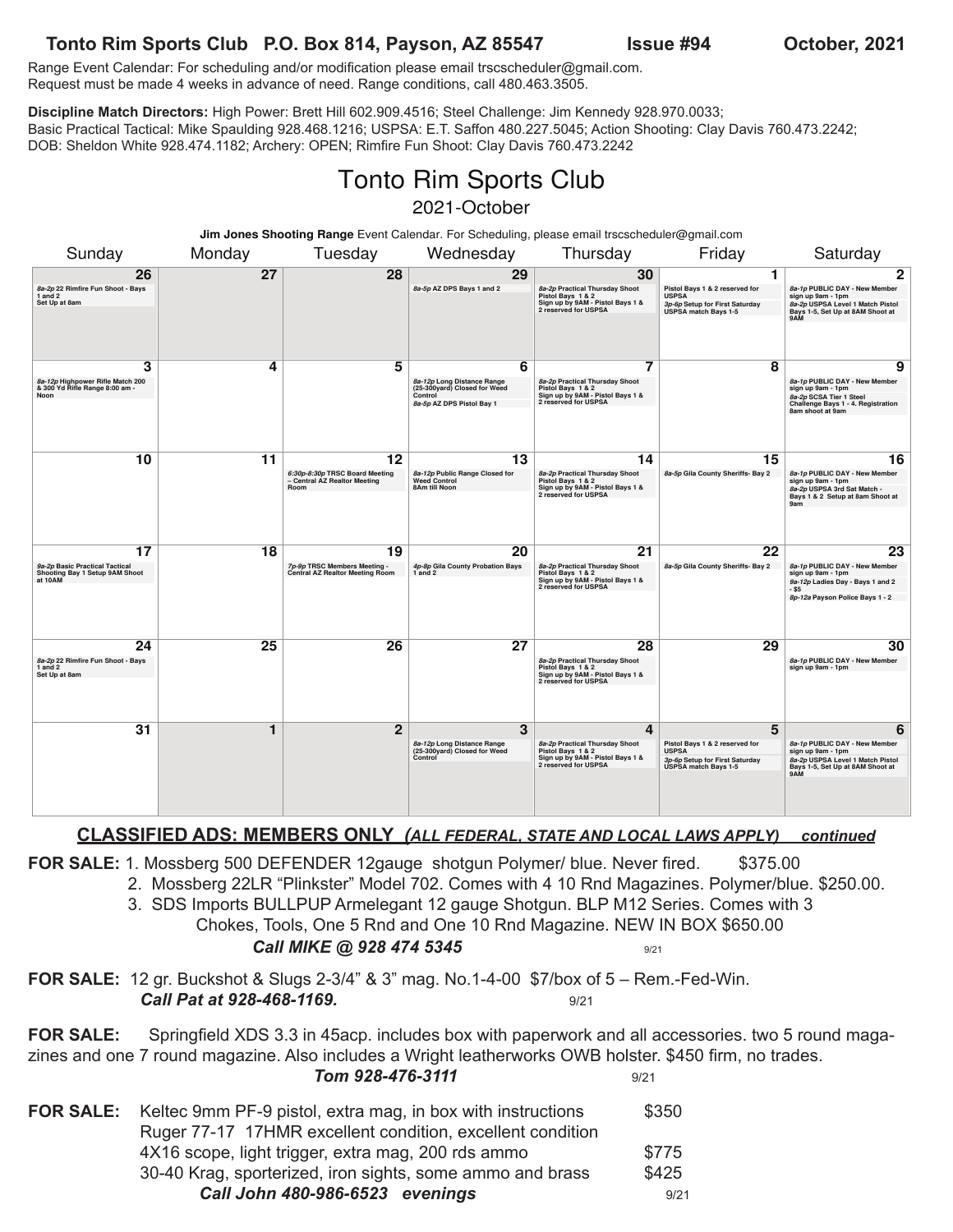#### **Tonto Rim Sports Club P.O. Box 814, Payson, AZ 85547 Issue #94 October, 2021**

Range Event Calendar: For scheduling and/or modification please email trscscheduler@gmail.com. Request must be made 4 weeks in advance of need. Range conditions, call 480.463.3505.

**Discipline Match Directors:** High Power: Brett Hill 602.909.4516; Steel Challenge: Jim Kennedy 928.970.0033; Basic Practical Tactical: Mike Spaulding 928.468.1216; USPSA: E.T. Saffon 480.227.5045; Action Shooting: Clay Davis 760.473.2242; DOB: Sheldon White 928.474.1182; Archery: OPEN; Rimfire Fun Shoot: Clay Davis 760.473.2242

# Tonto Rim Sports Club 2021-November

| Jim Jones Shooting Range Event Calendar. For Scheduling, please email trscscheduler@gmail.com |        |                                                                              |                                                                                       |                                                                                                                                   |                                                                                                               |                                                                                                                                               |
|-----------------------------------------------------------------------------------------------|--------|------------------------------------------------------------------------------|---------------------------------------------------------------------------------------|-----------------------------------------------------------------------------------------------------------------------------------|---------------------------------------------------------------------------------------------------------------|-----------------------------------------------------------------------------------------------------------------------------------------------|
| Sunday                                                                                        | Monday | Tuesday                                                                      | Wednesday                                                                             | Thursday                                                                                                                          | Friday                                                                                                        | Saturday                                                                                                                                      |
| 31                                                                                            | 1      | $\mathbf 2$                                                                  | 3<br>8a-12p Long Distance Range<br>(25-300yard) Closed for Weed<br>Control            | 4<br>8a-2p Practical Thursday Shoot<br>Pistol Bays 1 & 2<br>Sign up by 9AM - Pistol Bays 1 &<br>2 reserved for USPSA              | 5<br>Pistol Bays 1 & 2 reserved for<br><b>USPSA</b><br>3p-6p Setup for First Saturday<br>USPSA match Bays 1-5 | 6<br>8a-1p PUBLIC DAY - New Member<br>sign up 9am - 1pm<br>8a-2p USPSA Level 1 Match Pistol<br>Bays 1-5, Set Up at 8AM Shoot at<br>9AM        |
| 7<br>8a-12p Highpower Rifle Match 200<br>& 300 Yd Rifle Range 8:00 am -<br>Noon               | 8      | 9<br>6:30p-8:30p TRSC Board Meeting<br>- Central AZ Realtor Meeting<br>Room  | 10<br>8a-12p Public Range Closed for<br><b>Weed Control</b><br>8Am till Noon          | 11<br>8a-2p Practical Thursday Shoot<br>Pistol Bays 1 & 2<br>Sign up by 9AM - Pistol Bays 1 &<br>2 reserved for USPSA             | 12                                                                                                            | 13<br>8a-1p PUBLIC DAY - New Member<br>sign up 9am - 1pm<br>8a-2p SCSA Tier 1 Steel<br>Challenge Bays 1 - 4. Registration<br>8am shoot at 9am |
| 14                                                                                            | 15     | 16<br>7p-9p TRSC Members Meeting -<br><b>Central AZ Realtor Meeting Room</b> | 17                                                                                    | 18<br>8a-2p Practical Thursday Shoot<br>Pistol Bays 1 & 2<br>Sign up by 9AM - Pistol Bays 1 &<br>2 reserved for USPSA             | 19                                                                                                            | 20<br>8a-1p PUBLIC DAY - New Member<br>sign up 9am - 1pm<br>8a-2p USPSA 3rd Sat Match -<br>Bays 1 & 2 Setup at 8am Shoot at<br>9am            |
| 21<br>9a-2p Basic Practical Tactical<br>Shooting Bay 1 Setup 9AM Shoot<br>at 10AM             | 22     | 23                                                                           | 24                                                                                    | 25<br>8a-2p Practical Thursday Shoot<br>Pistol Bays 1 & 2<br>Sign up by 9AM - Pistol Bays 1 &<br>2 reserved for USPSA             | 26                                                                                                            | 27<br>8a-1p PUBLIC DAY - New Member<br>sign up 9am - 1pm<br>9a-12p Ladies Day - Bays 1 and 2<br>$-$ \$5                                       |
| 28<br>8a-2p 22 Rimfire Fun Shoot - Bays<br>$1$ and $2$<br>Set Up at 8am                       | 29     | 30                                                                           | $\mathbf{1}$<br>8a-12p Long Distance Range<br>(25-300yard) Closed for Weed<br>Control | $\overline{2}$<br>8a-2p Practical Thursday Shoot<br>Pistol Bays 1 & 2<br>Sign up by 9AM - Pistol Bays 1 &<br>2 reserved for USPSA | 3<br>Pistol Bays 1 & 2 reserved for<br><b>USPSA</b><br>3p-6p Setup for First Saturday<br>USPSA match Bays 1-5 | 4<br>8a-1p PUBLIC DAY - New Member<br>sign up 9am - 1pm<br>8a-2p USPSA Level 1 Match Pistol<br>Bays 1-5, Set Up at 8AM Shoot at<br>9AM        |

#### **CLASSIFIED ADS: MEMBERS ONLY** *(ALL FEDERAL, STATE AND LOCAL LAWS APPLY) continued*

**AMMO FOR SALE:** Meet in/near Payson at agreed location. Cash please.

\*\*\* 22LR \*\*\* \$.14/Rd: CCI, Winchester, Remington

\*\*\* 40S&W \*\*\* \$.50/Rd: Winchester: Ranger 180gr JHP Law Enforcement [100rd Box]. **Call/Text Gary @ 541.241.4747.** 9/21